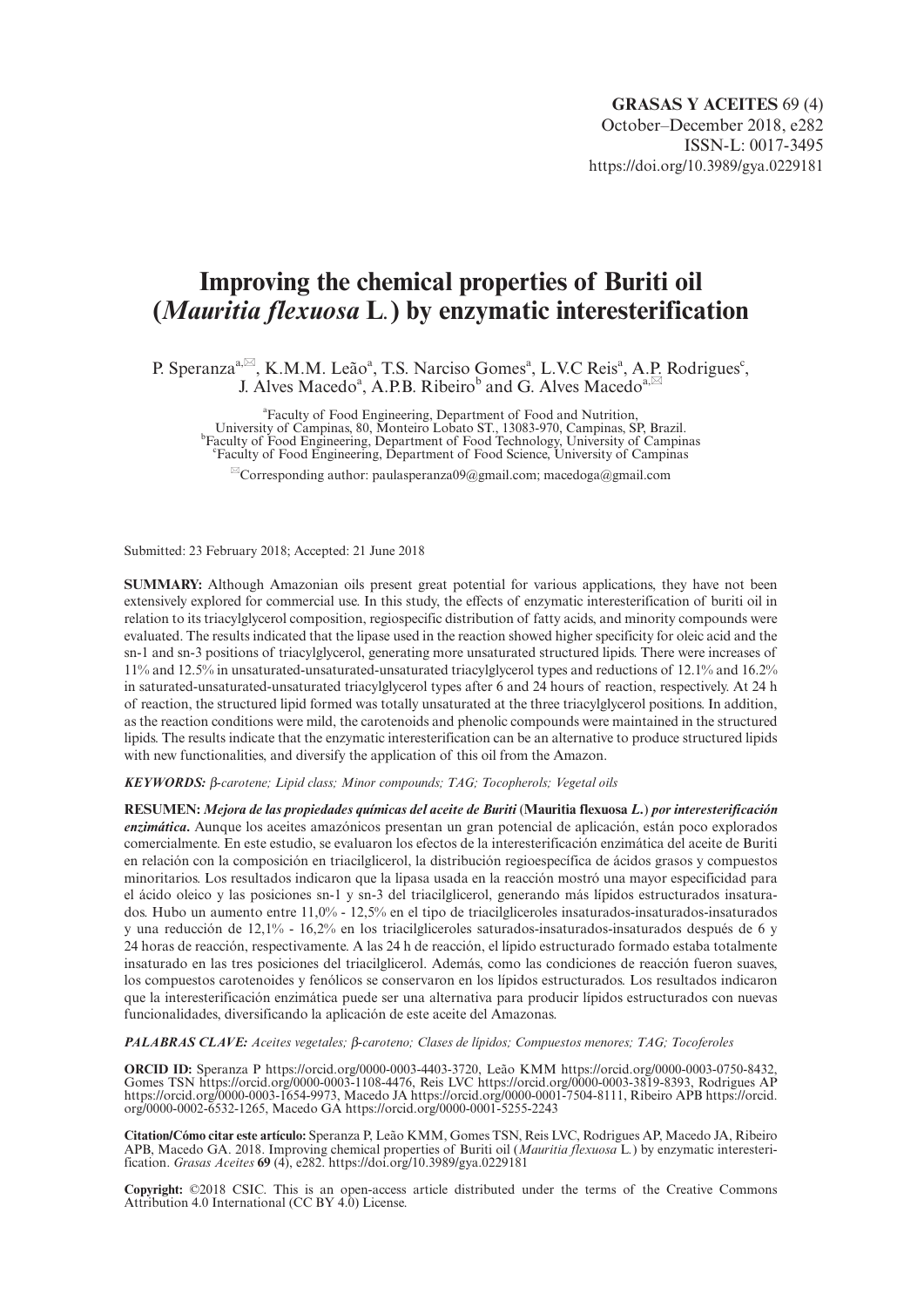# **1. INTRODUCTION**

Buriti is a palm tree (*Mauritia flexuosa* L*.*), which dominates expansive areas and covers almost all of central Brazil and the lowlands of southern Amazonia. The oil extracted from this palm is used by local populations in frying and applied to skin to treat sunburns, to aid in skin healing, to treat snake and scorpion bites and to treat asthma (Morais and Gutjahr, 2011). In the literature, buriti oil has several beneficial properties, such as antimicrobial, antioxidant and antithrombotic actions (Speranza *et al*., 2016b; Siqueira *et al*., 2014).

The biological characteristics of buriti oil are mainly related to its minor compounds, in particular carotenoids, known for their positive health effects. The oil is one of the largest known sources of carotenoids (Rodriguez-Amaya *et al*., 2008). However, despite the potential for the application of buriti oil in cosmetic, food and pharmaceutical industries, its use is still quite limited. Few industries use it in their formulations.

One of the alternatives for altering the functionality of fats in order to increase their application without substantially altering their contents in minor compounds is enzymatic interesterification. The use of lipases in these reactions allows the redistribution of fatty acids in triacylglycerol, changing the functionalities of fats. Several studies in the literature have demonstrated the effects of enzymatic interesterification on oils and fats (Speranza *et al*., 2015; Speranza *et al*., 2016a). Moreover, as lipases act under mild conditions of temperature and pressure, the minor compounds are preserved during the reaction (Speranza and Macedo, 2012; Reshma *et al*., 2008).

The purpose of this study was to evaluate the effect of the enzymatic interesterification of buriti oil on its new chemical composition. The change in the fatty acid distribution in triacylglycerol and the content of the minor buriti oil compounds interfere with the properties of lubrication, mechanical performance, structuring and nutritional properties. In this way, new applications can be developed for buriti oil, such as for the production of new moisturizers and sunscreens in the cosmetics industry, for the production of natural dyes for the food industry and as antimicrobial agent.

# **2. MATERIALS AND METHODS**

Crude buriti oil was purchased from Beraca Sabará (São Paulo, Brazil). Commercial, purified and immobilized lipase from *T. lanuginosa* (Lipozyme TL-IM) was kindly supplied by Novozymes Latin America Ltda. All other reagents and solvents were of analytical grade.

#### **2.1. Fatty acids composition**

Fatty acids methyl esters were prepared according to the Hartman and Lago's method. A Shimadzu GCMS-QP2010S equipped with a flame ionization detector was used. A capillary chromatographic column (60 m,  $0.25$  mm id with  $0.25$  µm film thickness) was used to analyze the fatty acid methyl esters. The analysis was performed according to the methodology described by Basso et al. (2012). The analyses were carried out in duplicate and the mean ± standard deviation was calculated for each sample.

## **2.2. Enzymatic interesterification**

The enzymatic interesterification reaction was performed according to the methodology previously developed in our laboratory (Speranza *et al*., 2016a). The reaction was carried out in an orbital-shaking water bath at 150 rpm for 6, 14 and 24 h at 40 °C under vacuum at 40 **°**C, using 2.5% (w / w) of commercial lipase Lipozyme TL-IM (Novozymes). After completion of the reaction, the structured lipid was immediately filtered using a 0.45 m membrane filter and frozen. The activity of the enzyme was determined using olive oil as a substrate.

## **2.3. Lipid classes**

The free fatty acids and partial glycerides of buriti oil and structured lipids were identified using high performance size exclusion chromatography (HPSEC) according to the methodology described by Guedes *et al*., (2014). The qualitative composition was determined by comparison of the retention times of the peaks with the respective standards of free fatty acids and glycerides. The analysis was performed in duplicate. The free fatty acids (FFA), monoacylglycerols (MAG) and diacylglycerols (DAG) were removed according to the Farmani *et al*., (2006) methodology. The oils were frozen at  $-18\degree$ C in the presence of nitrogen for later analysis.

# **2.4. Regiospecific distribution**

The quantitative high-resolution  $^{13}$ C-nuclear magnetic resonance (NMR) spectroscopic method ( 13CNMR) was used for the regioespecific analysis of the buriti oil and structured lipids (Vlahov, 1998). The samples were analyzed using a Burker Advanced DPX 300 NMR spectrometer (Silberstreifen, Rheinstetten, Germany). The values for  $^{13}$ C were determined at a frequency of 75.8MHz, with a 5 mm multinuclear probe operating at 30 °C.

Grasas Aceites 69 (4), October–December 2018, e282. ISSN-L: 0017–3495 <https://doi.org/10.3989/gya.0229181>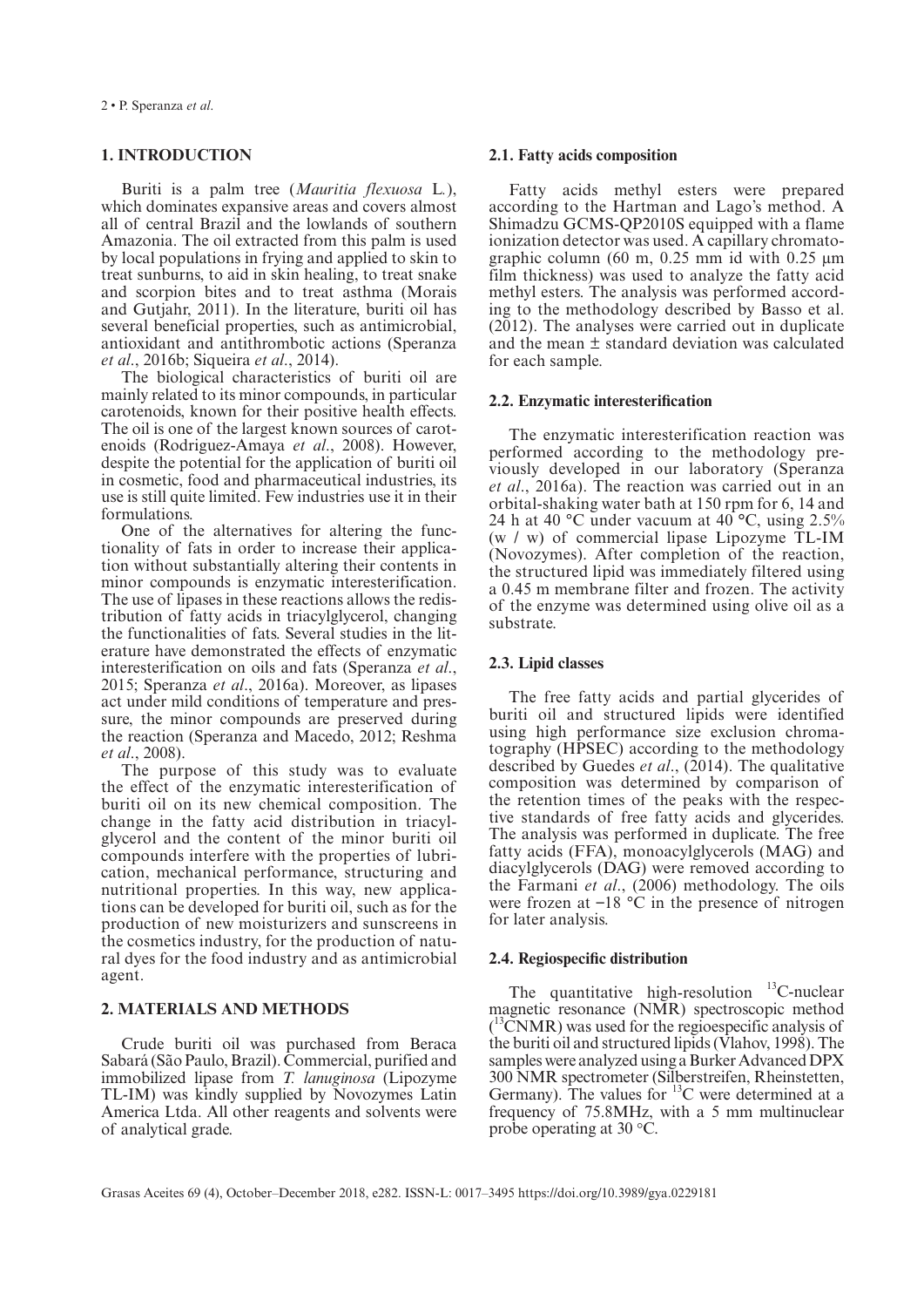#### **2.5. Triacylglycerol composition**

The triacylglycerol composition analysis of the buriti oil and its structured lipids was performed in capillary gas chromatograph CGC Agilent 6850 Series GC System. A capillary column DB-17HT Agilent Catalog: 122–1811 (50%-methyl-phenyl polysiloxane, 15 m in length  $\times$  0.25 mm in internal diameter and 0.15 µm film). The conditions of analysis were carried out according to the methodology described by Antoniosi Filho *et al*., (1995). The analysis was carried out in duplicate and the identification of triacylglycerol groups was made by comparison of retention times.

## **2.6. Tocopherols**

The determination of the levels of  $\alpha$ ,  $\beta$ ,  $\gamma$ , and δ- tocopherols was made according to the AOCS method Ce 8–89 (AOCS, 2009). The samples were diluted in hexane at a concentration of 0.1 g/ml. The samples were injected into the liquid chromatograph UHPLC. The experiment was carried out according to the methodology described by Speranza *et al*., (2015). The analysis was performed in triplicate.

## **2.7. a-carotene**

The carotene content of the samples was determined by the spectrophotometry method (França *et al*., 1999). An aliquot of 0.1 g of oil was diluted in 25 ml a solvent mixture of hexane and acetone P.A (7:3 v/v) and the absorbance was read at 453 nm. The standard curve was calibrated with β-carotene diluted to different concentrations. Results are given as µg of β-carotene per g of buriti oil. The analysis was performed in triplicate.

#### **2.8. Phenolic compounds**

The phenolic compounds were extracted with a solution of hexane and 60% methanol (v/v). The experiment was carried out according to the methodology described by Speranza *et al*., (2016b). The results are given as μg of gallic acid per g of buriti oil (Hrnirik and Fritsche, 2004). The analysis was performed in triplicate.

## **3. RESULTS AND DISCUSSION**

#### **3.1. Buriti oil characterization**

Prior to the interesterification reaction, the buriti oil was characterized for its fatty acid composition (Table 1). The results indicated that this oil is a rich source in oleic acid (74.2%), followed by palmitic acid (19.8%). Few natural oils, such as olive and patauá oils, exhibit such a high concentration

TABLE 1. Fatty acid composition (%) of buriti oil.

| <b>Fatty acids</b>      | Buriti oil $(\%)$ |
|-------------------------|-------------------|
| Palmitic acid (C16:0)   | $19.81 \pm 1.14$  |
| Stearic acid (C18:0)    | $1.43 \pm 0.02$   |
| Oleic acid $(C18:1)$    | $74.21 \pm 1.04$  |
| Linoleic acid $(C18:2)$ | $1.29 \pm 0.13$   |
| Others                  | 3.3               |

All values are the mean of two replicates  $\pm$  standard deviation.

of oleic acid (Mendoza *et al*., 2013; Speranza *et al*., 2015). There is a demand by the industry for oils that have a rich oleic acid composition, since this fatty acid is less susceptible to oxidation, in addition to offering health benefits (Pacheco *et al*., 2008). Several oils, such as soybean and canola, are genetically modified to have a composition in oleic acid similar to the one found naturally in buriti oil (O'Brian, 2009).

The results agree with the previously published values for oleic acid, which varies between 61 and 74%, and palmitic acid, which ranges from between 16 to 23% (Speranza *et al*., 2016a; Speranza *et al*., 2016b; Silva *et al*., 2009).

The lipid class analysis indicated that buriti oil is essentially composed of TAG (93.4%) and still contains 6.7% of DAG. The analysis did not detect the presence of FFA or MAG in the oil. These results confirm the initial quality of this oil, an indispensable condition for the enzyme to act efficiently in the interesterification reaction. Oils with high acidity values (greater than 4%) can cause denaturation of the enzyme, preventing its performance in an efficient and specific manner (Marangoni, 2002).

## **3.2. Enzymatic interesterification**

Buriti oil was used as a substrate for enzymatic interesterification. Commercial lipase Lipozyme TL-IM, with enzymatic activity of  $1653 \text{ U} \text{ g}^{-1}$  was used as reaction catalyst. This enzyme is widely used in interesterification reactions, acting on different substrates, with temperatures varying between 30 and 70 °C. The interesterification was verified through lipid class analysis, the regiospecific distribution of fatty acids in the TAG and the TAG composition of the oils, as shown below.

## **3.3. Lipid class**

In the enzymatic interesterification two opposite reactions occur: partial hydrolysis and re-synthesis of esters, which means that in addition to the TAG, a certain amount of partial acylglycerols will be present in the final product (Xu, 2000).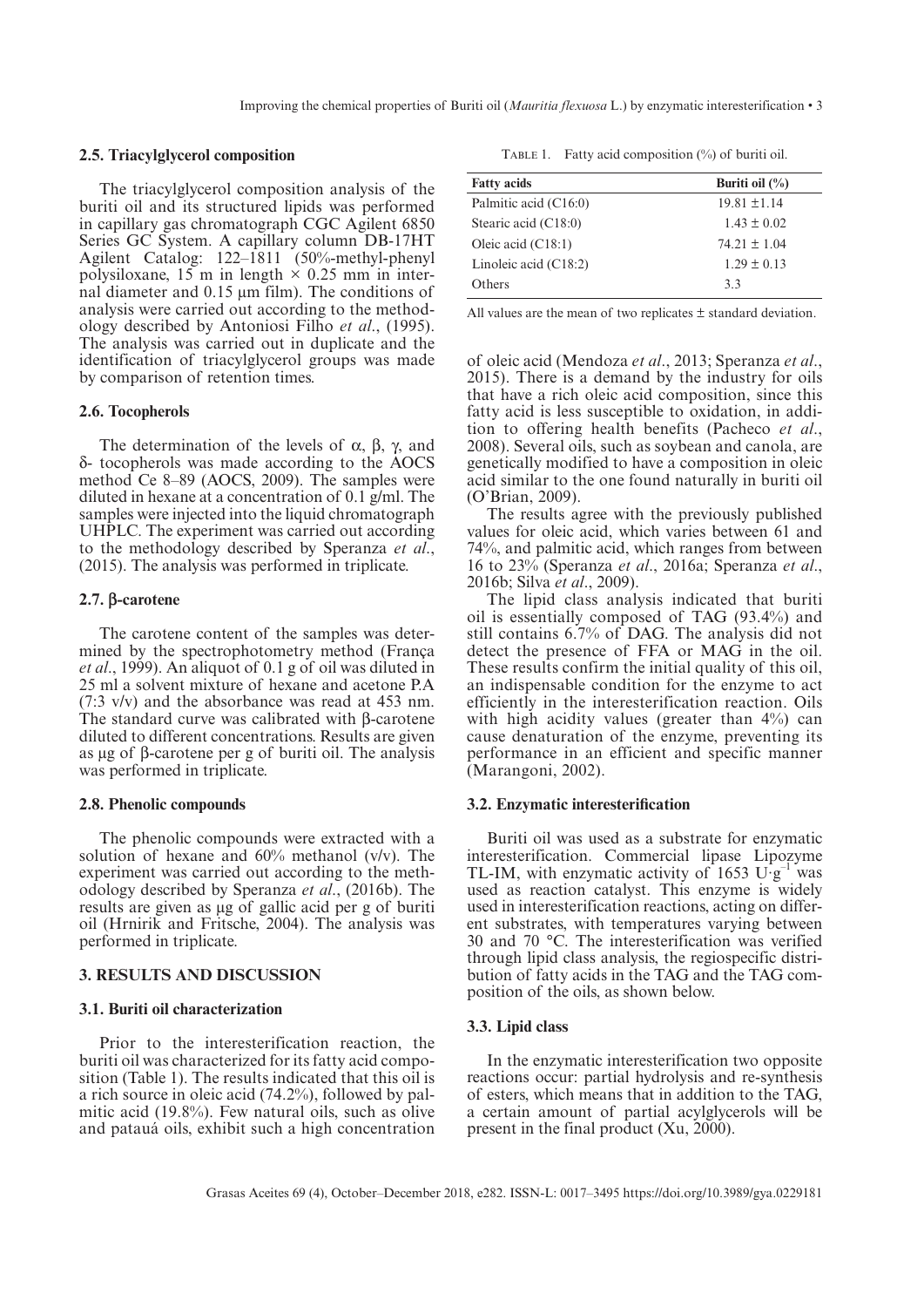The molecular exclusion chromatography analysis indicated that the TAG structure was maintained after 6, 14 and 24 h of buriti oil interesterification (Table 2). In the reaction, the formation of a small concentration of DAG occurred, while there was no formation of MAG or FFA. These initial results indicated that the reaction conditions were appropriate for the lipase performance, and did not favor the extended hydrolysis of TAG in partial acylglycerols or FFA.

Other studies confirm the formation of a small amount of partial acylglycerols after the enzymatic interesterification using different substrates and reaction conditions. In the reaction between lard, linseed oil and fish oil catalyzed by Lipozyme RM-IM at 50 °C for 4 h, there was a 4.1% increase in the content of partial acylglycerols and 0.2% in free fatty acid content (Wirkowska-Wojdyla *et al*., 2016). In the study by Brys *et al*., (2013) between lard and linseed oil, using Lipozyme TL-IM at temperatures of 60, 70 and 80 °C for 8 hours, there was an increase in partial acylglycerols of between 11 and 14%. The content of free fatty acids varied according to the temperature used in the reaction, and the higher the temperature, the lower the FFA formation.

## **3.4. Regiospecific distribution**

The regiospecific distribution analysis indicates the positions occupied by fatty acids in the TAG. The use of <sup>13</sup>C resonance was shown to be a more accurate method for making these determinations compared to the traditional method using pancreatic lipase (Speranza *et al*., 2016a; Vlahov, 1998).

In Figure 1A, it can be verified that the buriti oil is totally unsaturated in the sn-2 position of the TAG, and is basically composed of oleic acid, the main unsaturated fatty acid in this oil (Table 1). The sn-1,3 positions present saturated and unsaturated fatty acids in a ratio of approximately 1: 2, respectively. In a previous study carried out with buriti oil by our working group, the regiospecific distribution was not the same, probably due to the fact that the first study was carried out with crude, non-commercial oil, with levels of free fatty acids and partial

acylglycerols which were much higher than the ones in the current study (Speranza *et al*., 2016b).

After 6 hours of interesterification reaction, the lipase action is observed in the redistribution of fatty acids at the sn-1,3 positions of the TAG (Figure 1B). There were reductions in the contents of saturated fatty acids (10%) and increases in unsaturated ones (5%) in both positions. At the sn-2 position lipase did not act; the unsaturated fatty acids remained unchanged. After 14 hours of reaction (Figure 1C), the same lipase specificity can be observed; the enzyme was able to act only at the sn-1,3 positions, with an even greater reduction in the concentration of saturated fatty acids at these positions (15%). After 24 hours of reaction (Figure 1D), the saturated fatty acids initially present at the sn-1,3 positions in the oil were eliminated. The structured lipid produced was completely unsaturated at all three TAG positions. What probably occurred was the loss of enzyme specificity by saturated fatty acids after 14 h of reaction, ie the lipase was unable to re-synthesize the saturated fatty acids at the sn-1,3 positions of TAG. However, the lipase still remains capable of resynthesizing the unsaturated ones (greater specificity). These saturated fatty acids that were not resynthesized in the TAG were eliminated in the ethanol purification step performed prior to analysis (section 2.3).

Although this analysis did not detect the presence of saturated fatty acids, the results of TAG composition (section 3.5) still indicate the presence of TAG with saturated fatty acids. Differences in the type and accuracy of the analyses were most likely the cause of this difference. It is important, however, to note that both results indicate a reduction in the saturated fatty acid contents.

The lipase used in this reaction was specific for the sn-1,3 positions of TAG and for unsaturated fatty acids (oleic acid). The sn-1,3 positions of the TAG were exclusively occupied by oleic acid. In a previous work carried out by our research group with buriti oil and murumuru fat using the same enzyme, different results were observed: the enzyme was specific for the fatty acid type and showed no preference in relation to the position (Speranza *et al*., 2016a).

| Oil                                 | $FFA + MAG$              | DAG.            | <b>TAG</b>       |
|-------------------------------------|--------------------------|-----------------|------------------|
| Buriti oil                          | -                        | $6.67 \pm 0.13$ | $93.33 \pm 0.16$ |
| Structured lipid (6 h of reaction)  | $\overline{\phantom{0}}$ | $9.30 \pm 0.10$ | $90.70 \pm 0.14$ |
| Structured lipid (14 h of reaction) | $\overline{\phantom{0}}$ | $9.24 \pm 0.08$ | $90.01 \pm 0.17$ |
| Structured lipid (24 h of reaction) | -                        | $9.19 \pm 0.01$ | $90.81 \pm 0.09$ |

Table 2. Lipid classes of buriti oil and structured lipids.

All values are the mean of two replicates  $\pm$  standard deviation.

FFA – Free fatty acids; MAG – Monoacylglycerols; DAG – Diacylglycerols; TAG – Triacylglycerols.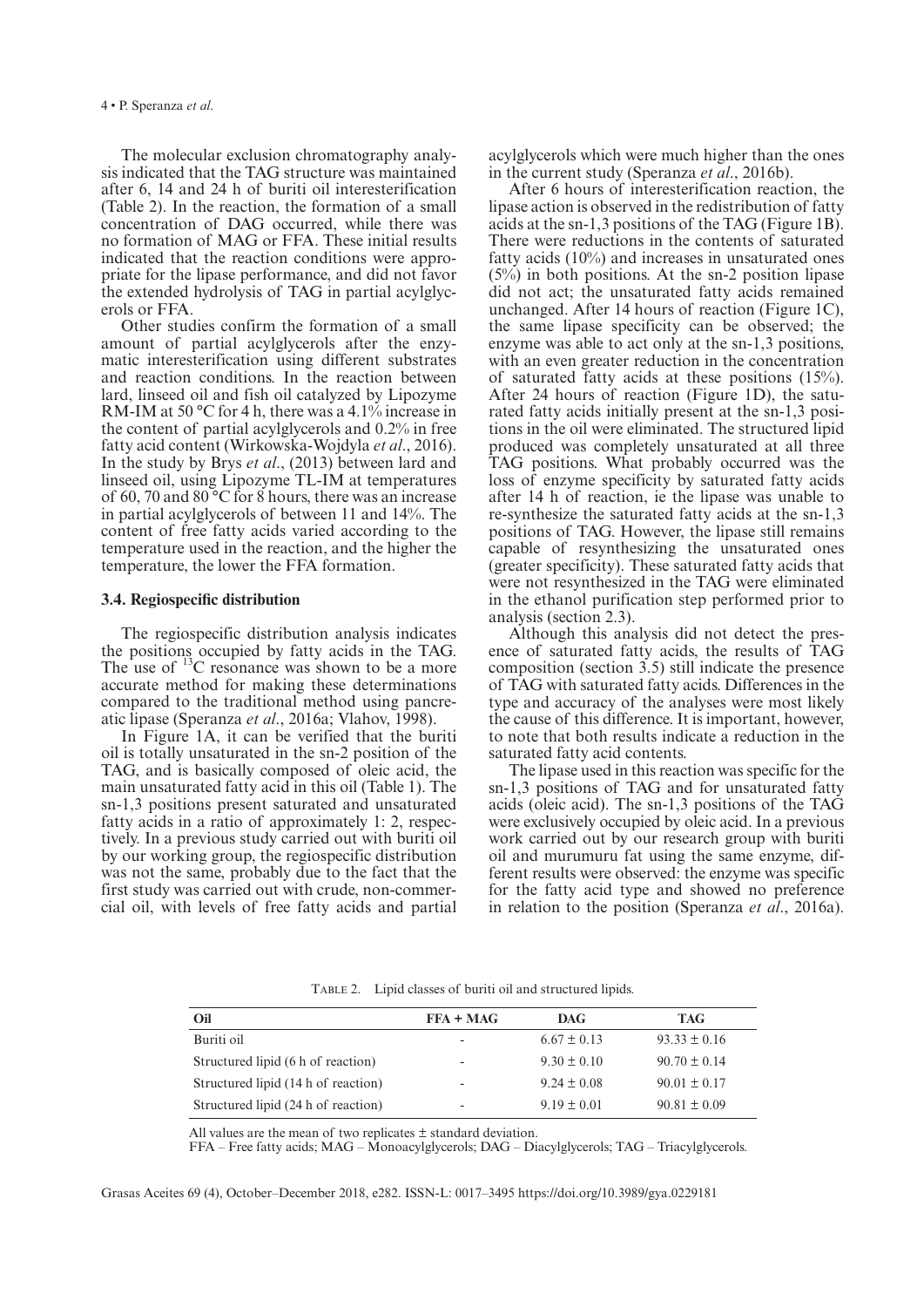

FIGURE 1. Regiospecific distribution of saturated and unsaturated fatty acids at the sn-1,3 and sn-2 positions of the triacylglycerols in buriti oil  $(\hat{A})$  and structured lipids after 6 (B), 14 (C) and 24 (D) of reaction. The values refer to a single determination.

As in this previous study, in addition to buriti oil, murumuru fat was probably present, which is rich in medium chain fatty acids, so the specificity of the enzyme was altered by changes in the structure of the substrate.

Other studies using lipase Lipozyme TL-IM also showed different results. In the study by Teichert and Akoh. (2011), where soybean oil was enriched with stearidonic acid, the enzyme was specific for palmitic acid and sn-2. In the study by Weete *et al*., (2008) the enzyme presented higher specificity for shorter chain fatty acids. The specificity of lipases depends largely on the structure of the substrate, on the interaction with the active site and on the reaction conditions.

## **3.5. Triacylglycerol composition**

The TAG compositions of buriti oil and structured lipids are presented in Table 3. As the concentration of partial acylglycerols and the regiospecific distribution of the structured lipids produced after 6 h and 14 h of reaction presented related results, the sample produced after 14 h of reaction was removed from the study.

The main types of TAGs in buriti oil are POO  $(38.9\%)$  and  $\overrightarrow{OO}$   $(32.7\%)$ . It is also possible to emphasize the presence of TAGs type PPO (9.8%) and POL (3.9%). Regarding structured lipids, there is a change in relation to the main types of TAG. There was a reduction in TAG type POO of 12.1% after 6 hours of reaction and 16.2% after 24 hours

Table 3. TAG composition of buriti oil and structured lipid produced after 6 h and 24 h of reaction.

| TAG                | Buriti oil $(\% )$ | <b>Structured</b><br>lipid $(6 h)$ $(\frac{9}{6})$ | <b>Structured</b><br>lipid $(24 h)$ $(\%)$ |
|--------------------|--------------------|----------------------------------------------------|--------------------------------------------|
| <b>PPP</b>         | $0.41 \pm 0.01$    | $1.01 \pm 0.02$                                    | $0.91 \pm 0.01$                            |
| <b>PPO</b>         | $9.76 \pm 0.07$    | $10.12 \pm 0.04$                                   | $8.34 \pm 0.03$                            |
| <b>PSO</b>         | $1.80 \pm 0.10$    | $1.63 \pm 0.07$                                    | $1.04 \pm 0.07$                            |
| PO <sub>O</sub>    | $38.91 \pm 0.09$   | $34.17 \pm 0.04$                                   | $32.67 \pm 0.03$                           |
| POL                | $3.85 \pm 0.01$    | $4.47 \pm 0.01$                                    | $4.24 \pm 0.13$                            |
| POL <sub>n</sub>   | $2.81 \pm 0.03$    | $2.86 \pm 0.03$                                    | $2.82 \pm 0.08$                            |
| SOO                | $6.14 \pm 0.07$    | $3.63 \pm 0.09$                                    | $4.26 \pm 0.09$                            |
| 000                | $32.72 \pm 0.02$   | $36.3 \pm 0.10$                                    | $36.81 \pm 0.02$                           |
| OOL                | $2.78 \pm 0.04$    | $3.48 \pm 0.13$                                    | $5.44 \pm 0.08$                            |
| $\mathrm{OOL}_{n}$ | $0.82 \pm 0.08$    | $2.33 \pm 0.08$                                    | $3.46 \pm 0.07$                            |
| Sum                | 100.0              | 100.0                                              | 100.0                                      |
| <b>Total SSS</b>   | 0.41               | 1.01                                               | 0.91                                       |
| <b>Total SUS</b>   | 11.56              | 11.75                                              | 9.38                                       |
| <b>Total SUU</b>   | 51.71              | 45.13                                              | 43.99                                      |
| <b>Total UUU</b>   | 36.32              | 42.11                                              | 45.71                                      |
|                    |                    |                                                    |                                            |

All values are the mean of two replicates  $\pm$  standard deviation P: palmitic acid; S: stearic acid; O: oleic acid; L: linoleic acid; Ln: linolenic acid. S: saturated and U: unsaturated.

of reaction. On the other hand, the increase in TAG type OOO was observed at 11% after 6 hours of reaction and 12,5% after 24 hours of reaction.

The modifications in the TAG composition of the structured lipids in relation to the buriti oil alter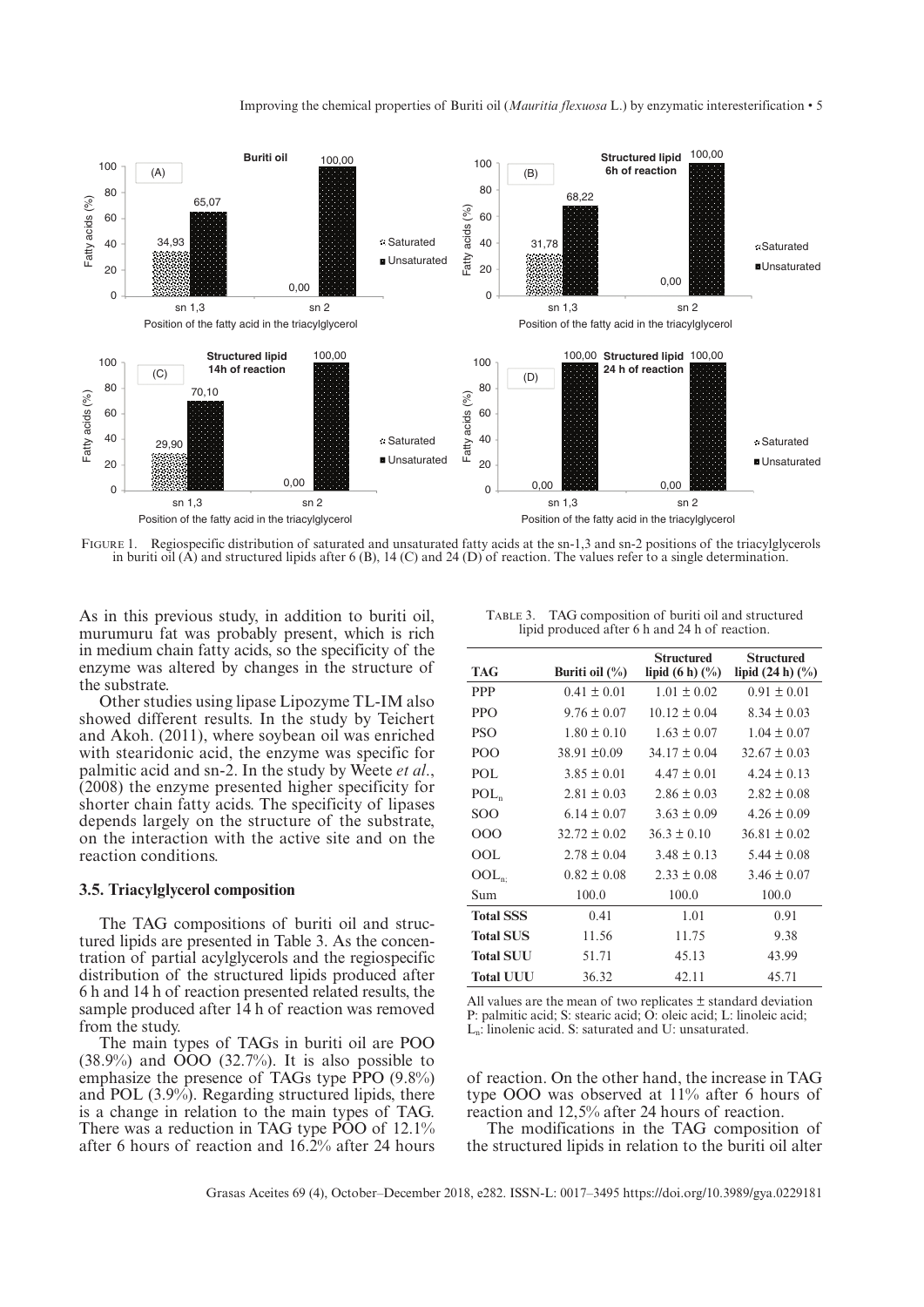the functionality of these oils. TAGs type SUU have a melting range of 1 to 23 °C, while the TAG type UUU have a melting range between 1 and 14 °C (Rodrigues and Gioielli, 2003). The increase in the concentration of more unsaturated TAG reduces the melting range of the oil, interfering in its lubrication properties, mechanical performance, structuring and nutritional properties (O'Brien, 2009). In addition, several studies confirm the positive health effects after increasing consumption of unsaturated fatty acids (Mericli *et al*., 2017; Guzmán *et al*., 2016). The production of structured lipids from Amazonian oils, mainly composed of oleic acid, may favor interest in these raw materials which are still underutilized commercially.

Several studies in the literature indicate that a change in the TAG composition of oils and fats modifies their physicochemical properties, altering and expanding their application. Norizzah *et al*., (2004) studied the effect of interesterification of mixtures of palm stearin and palm kernel olein in different proportions. The results indicated that all structured lipids produced had a higher content of TAGs which were more unsaturated and with a lower melting point compared to the starting mixtures. There were significant changes in crystal morphology and in polymorphic forms. Karabulut *et al*., (2003) studied the interesterification process using blends of fully hydrogenated palm stearin or palm stearin with canola and cotton oils in different proportions. The process resulted in lower melting point, consistency and solid fat content for all the structured lipids produced due to the decrease in the most saturated TAG contents.

# **3.6. Tocopherols**

Tocopherols are potent antioxidants of fats, and react with peroxyl radicals to prevent the formation of new free radicals and stop chain reactions. Some studies in the literature have shown that buriti oil is rich in tocopherols (Speranza *et al*., 2016b; Silva *et al*., 2009a). When the tocopherol concentration of buriti oil is compared with other oils such as soybean, known to be one of the major sources of this compound, it has been observed that the values are very close (Matthaus and Ozcan, 2014).

The results in Table 4 show that buriti oil presented the four isomers of tocopherol, and in this sample the  $\beta$  isomer was predominant. In the previous work carried out by our group with buriti oil, the four isomers were also detected, with the α- and γ-constituents being responsible for more than 90% of the total tocopherol content (Speranza *et al*., 2016b). The results indicate that there is a wide variation in the tocopherol content, depending on the type of refining applied to the oil, and this variation has a great influence on the stability of the oil. Thus, other evaluations are necessary, from different oil suppliers, in order to obtain more representative results in relation to the tocopherol content of buriti oil as a function of the degree of refining applied.

After the interesterification of the oil, there is a significant loss in tocopherols, especially after 24 hours of reaction. Although interesterification occurred under mild temperature conditions (40 °C), the loss may have been caused by the long reaction time (optimization reactions are in progress). Reshma *et al*., (2008) reported no influence of oil interesterification on the content of any tocopherol isomer. Although the reaction occurred at higher temperature conditions (60 °C), the reaction time was 6 h.

## **3.7. a-carotene**

Carotenoids are known as potent antioxidants, playing a key role in reducing the risk of cancer, cataracts, atherosclerosis and aging. Buriti oil is one of the largest known sources of carotenoids, approximately 90% of which are in the form of β-carotene (Silva *et al*., 2009a).

Table 5 confirms that the buriti oil used in this study has a high β-carotene concentration. In contrast to the tocopherol content, carotenoids were not influenced by interesterification. After 6 and 24 hours of reaction, the structured lipids formed contained the same concentration of β-carotene. Other studies also confirm that enzymatic interesterification does not influence the carotenoid content of the starting mixtures (Speranza *et al*., 2016a; Reshma *et al*., 2008).

Zanatta *et al*., (2010) evaluated the photoprotective effect in cells (fibroblasts and keratinocytes)

Table 4. Content of tocopherols in buriti oil and structured lipids produced after 6 h and 24 h of reaction.

| <b>Sample</b>                       | α-Tocopherol<br>$(mg \cdot kg^{-1})$ | $\beta$ -Tocopherol<br>$(mg \cdot kg^{-1})$ | $\beta$ -Tocopherol<br>$(mg \cdot kg^{-1})$ | δ-Tocopherol<br>$(mg \cdot kg^{-1})$ | $\Sigma$ Tocopherols<br>$(mg kg^{-1})$ |
|-------------------------------------|--------------------------------------|---------------------------------------------|---------------------------------------------|--------------------------------------|----------------------------------------|
| Buriti oil                          | $15.71 + 0.32a$                      | $83.62 \pm 1.82^{\circ}$                    | $5.52 + 0.78$ <sup>a</sup>                  | $17.4 + 0.35^{\circ}$                | $122.2^{\rm a}$                        |
| Structured lipid (6 h of reaction)  | $10.09 \pm 0.02^b$                   | $71.27 \pm 1.10^b$                          | $3.66 \pm 0.24^b$                           | $14.6 \pm 0.35^{\circ}$              | $99.7^{b}$                             |
| Structured lipid (24 h of reaction) | $7.44 \pm 0.19^{\circ}$              | $60.42 + 0.92^{\circ}$                      | $1.82 + 0.37^{\circ}$                       | $12.5 \pm 0.35^{\circ}$              | $82.2^{\circ}$                         |

All values are the mean of three replicates  $\pm$  standard deviation. Significant differences among the means were determined by analysis of variance and Tukey test. The same letters in the same column indicate that there was no significant difference among the samples ( $p > 0.05$ ).

Grasas Aceites 69 (4), October–December 2018, e282. ISSN-L: 0017–3495 <https://doi.org/10.3989/gya.0229181>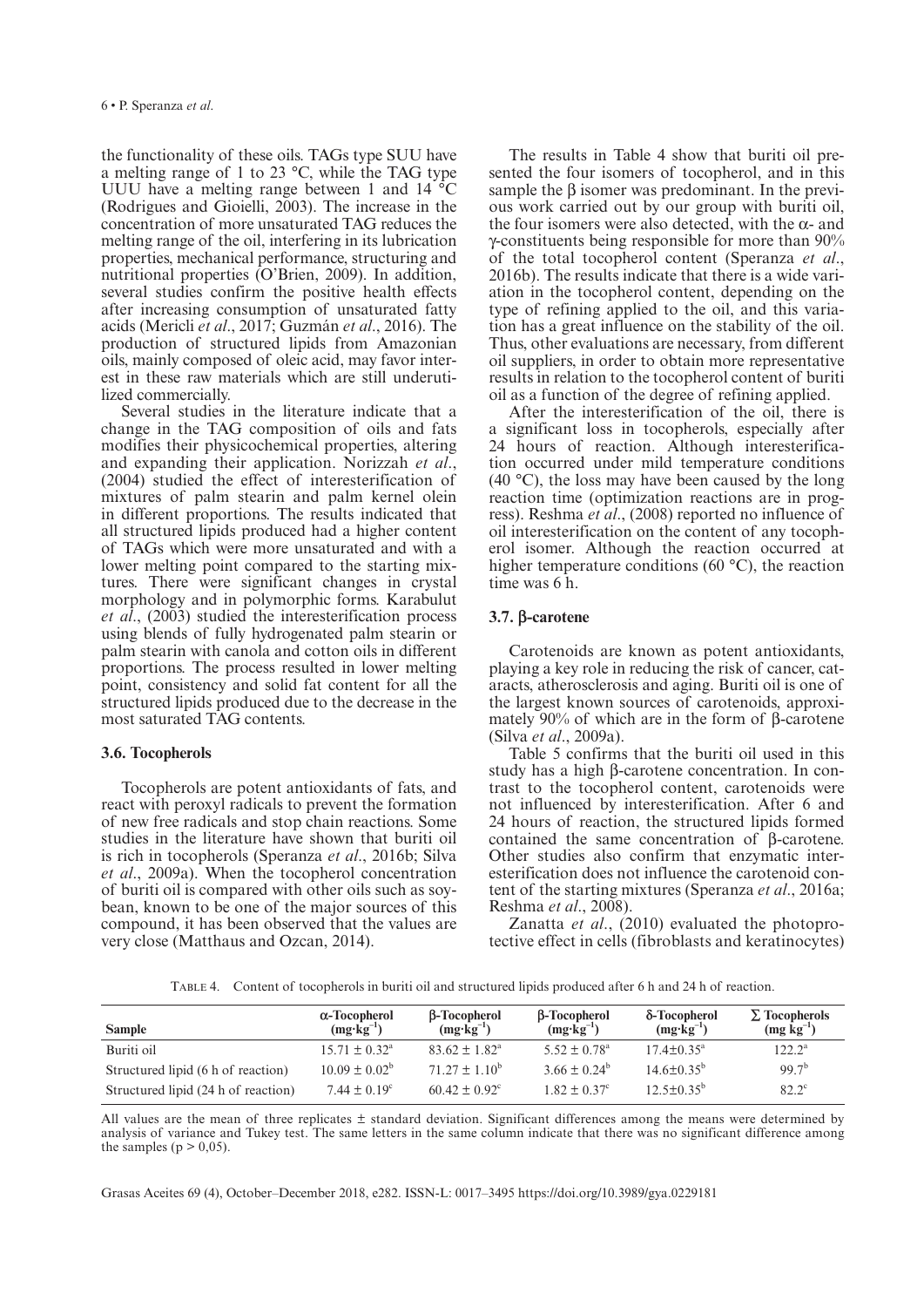|  | TABLE 5. Content of $\beta$ -carotene in buriti oil and structured |  |
|--|--------------------------------------------------------------------|--|
|  | lipids produced after 6 h and 24 h of reaction.                    |  |

| <b>Sample</b>                       | $\beta$ -carotene (µg·g <sup>-1</sup> ) |
|-------------------------------------|-----------------------------------------|
| Buriti oil                          | $2786.83 \pm 113.09^{\circ}$            |
| Structured lipid (6 h of reaction)  | $2892.18 \pm 101.20^a$                  |
| Structured lipid (24 h of reaction) | $2665.85 \pm 98.24^{\circ}$             |

All values are the mean of three replicates ± standard deviation. Significant differences among the means were determined by analysis of variance and Tukey test. The same letters in the same column indicate that there was no significant difference among the samples ( $p > 0,05$ ).

Table 6. Content of phenolic compounds in buriti oil and structured lipids produced after 6 h and 24 h of reaction.

| <b>Sample</b>                       | Gallic acid equivalent<br>(GAE) $(\mu g \cdot g^{-1})$ |
|-------------------------------------|--------------------------------------------------------|
| Buriti oil                          | $292.31^{\circ} \pm 6.81$                              |
| Structured lipid (6 h of reaction)  | $325.72^b \pm 9.34$                                    |
| Structured lipid (24 h of reaction) | $329.75^{\text{b}} + 10.15$                            |

All values are the mean of three replicates  $\pm$  standard deviation. Significant differences among the means were determined by analysis of variance and Tukey test. The same letters in the same column indicate that there was no significant difference among the samples ( $p > 0.05$ ).

of topical lotions formulated with different commercial surfactants and buriti oil. The results indicated that the emulsion prepared with sorbitol monoleate, hydrogenated castor oil and buriti oil was able to reduce the damage caused by UVA and UVB radiation after 60 minutes of exposure. The authors concluded that carotenoid-rich buriti oil emulsion can be used to protect cells from photooxidative damage and can be used as an adjunct to sunscreens.

## **3.8. Phenolic compounds**

Phenolic compounds have a high biological potential, especially in the prevention of oxidative stress, inflammation and bacterial infections and are increasingly used in cosmetic and nutraceutical formulations. The results in Table 6 show that the buriti oil used in this study is rich in phenolic compounds. When compared to other vegetable oils, the value is close to that found in olive oil (564.8 – 293.5  $\mu$ g·g<sup>-1</sup> of equivalent of gallic acid), known for its high concentration of phenolic compounds, and is higher than the walnut oil  $(210 \mu g·g^-)$ of equivalent of gallic acid), almond  $(124 \mu g \cdot g^{-1})$  of equivalent of gallic acid), hazelnut (159  $\mu$ g·g<sup>-1</sup> of equivalent of gallic acid) and Brazil nuts  $(153 \mu g·g)$ of equivalent of gallic acid) (Kotsiou and Tasioula-Margari, 2016; Miraliakbari and Shahidi, 2008).

After interesterification of the buriti oil, the structured lipids formed showed an increase in relation to

phenolic compounds. These results may be due to the better solubilization of the structured lipids in the reaction medium; however, these data should be better investigated, since other studies in the literature do not confirm these results. It can be concluded that the phenolic compounds were maintained after the reaction.

# **4. CONCLUSIONS**

The enzymatic interesterification of buriti oil can be an alternative to produce oils which are richer in oleic acid and with new functionalities. This study demonstrates that lipase could specifically act on buriti oil to produce structured lipids which are rich in oleic acid at the three positions of TAG, while preserving most of the naturally occurring minority compounds present in the oil.

## **ACKNOWLEDGMENTS**

Financial support was provided by São Paulo Research Foundation (Fapesp) grant # 2014/16530-1 and by grant # 2015/07503-3.

## **REFERENCES**

- AOCS 2009. Official Methods and Recommended Practices of the American Oil Chemists' Society. American Oil Chemists' Society, (6th edition). Champaign.
- Basso RC, Almeida AJ, Batista EAC. 2012. Liquid–liquid equilibrium of pseudoternary systems containing glycerol + ethanol + ethylic biodiesel from crambe oil (*Crambe abyssinica*) at T/K= (298.2, 318.2, 338.2) and thermodynamic modeling. *Fluid Phase Equilib.* **333**, 55–62. [https://doi.org/](https://doi.org/10.1016/j.fluid.2012.07.018) [10.1016/j.fluid.2012.07.018](https://doi.org/10.1016/j.fluid.2012.07.018)
- Brys J, Wirkowska M, Gorska A, Ligeza EO, Brys A, Koczon P. 2013. The use of DSC and FT-IR spectroscopy for evaluation of oxidative stability of interesterified fats. *J. Therm. Anal. Calorim*. **112**, 481–487. [https://doi.org/10.1007/](https://doi.org/10.1007/s10973-012-2794-4) [s10973-012-2794-4](https://doi.org/10.1007/s10973-012-2794-4)
- Farmani J, Safari M, Hamedi M. 2006. Application of palm olein in the production of zero-trans Iranian vanaspati through enzymatic inter-esterification. *Eur. J. Lipid Sci. Technol*. **108**, 636–643. <https://doi.org/10.1002/ejlt.200600025>
- França LF, Reber G, Meireles MAA, Machado NT, Brunner G. 1999. Supercritical extraction of carotenoids and lipids from buriti (*Mauritia flexuosa*), a fruit from the Amazon region. *J. Supercrit. Fluids* **14**, 247–256. [https://doi.](https://doi.org/10.1016/S0896-8446(98)00122-3) [org/10.1016/S0896-8446\(98\)00122-3](https://doi.org/10.1016/S0896-8446(98)00122-3)
- Guedes AMN, Ming CC, Ribeiro APB, Silva RC, Gioielli LA, Gonçalves LAG. 2014. Physicochemical properties of interesterified blends of fully hydrogenated Crambe abyssinica oil and soybean oil. *J. Am. Oil Chem. Soc.* **91**, 111– 123. <https://doi.org/10.1007/s11746-013-2360-7>
- Guzmán DC, Brizuela NO, Herrera MO, Peraza AV, Mejía GB. 2016. Oleic acid protects against oxidative stress exacerbated by cytarabine and doxorubicin in rat brain. *Mini-Ver. Med. Chem.* **16**, 1491–1495. [https://doi.org/10.2174/18715206156](https://doi.org/10.2174/1871520615666160504093652) [66160504093652](https://doi.org/10.2174/1871520615666160504093652)
- Hrncirik K, Fritsche S. 2004. Comparability and reliability of different techniques for the determination of phenolic compounds in virgin olive oil. *Eur. J. Lipid Sci. Technol*. **8**, 540–549. <https://doi.org/10.1002/ejlt.200400942>
- Karabulut I, Kayahan M, Yaprak S. 2003. Determination of changes in some physical and chemical properties of soybean oil during hydrogenation. *Food Chem*. **81**, 453–456. [https://doi.org/10.1016/S0308-8146\(02\)00397-7](https://doi.org/10.1016/S0308-8146(02)00397-7)

Grasas Aceites 69 (4), October–December 2018, e282. ISSN-L: 0017–3495<https://doi.org/10.3989/gya.0229181>